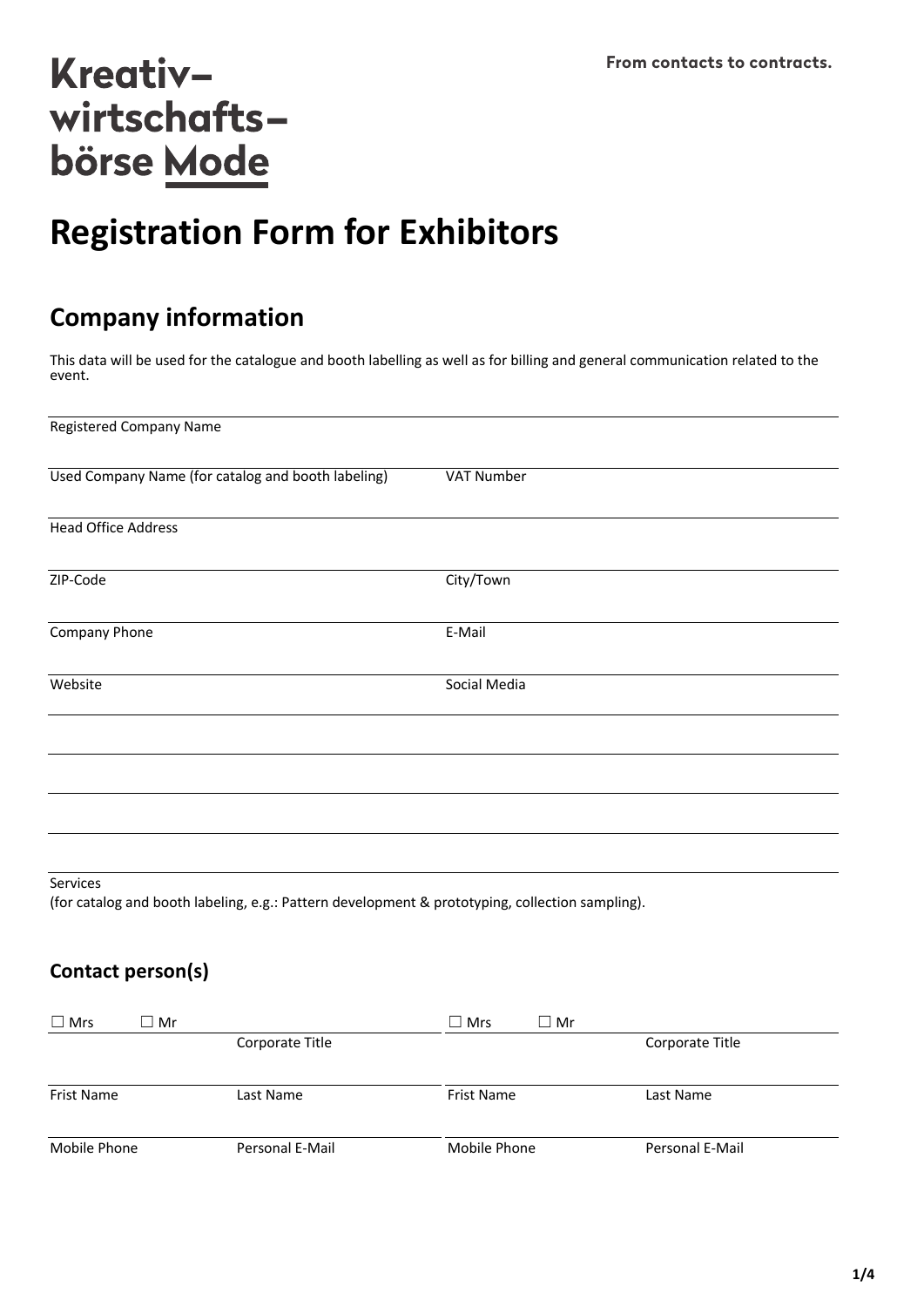# **Industry Sector**

Please provide the following information about your company and products and tick any appropriate boxes.

Sector of Industry

### **Fields of business**

#### **Manufacturer**

- $\Box$  Women's apparel
- □ Men's apparel
- $\Box$  Childrens's apparel
- $\Box$  Bridal and Evening Wear
- ☐ Underwear
- □ Leather/fur apparel
- ☐ Bags
- $\Box$  Denim jeans
- □ Knitwear
- □ High-end apparel
- □ Scarves
- ☐ Shoes
- $\Box$  Night wear
- □ Small leather goods
- □ Sports wear
- □ Swim wear
- $\Box$  T-shirts/jersey apparel
- $\Box$  Tailoring
- ☐ Trachten
- ☐ Work wear
- ☐ Other:

#### **Minimum Order Quantities**

#### **Manufacturing Services**

- ☐ Product concept
- □ Pattern making
- ☐ Prototyping
- $\Box$  Serial production

#### **Material Producer**

- ☐ Fabrics
- ☐ Dead stock fabrics
- ☐ Leathers
- ☐ Yarns
- ☐ Trims, Bands, Strings, …
- ☐ Zipps
- □ Buttons
- ☐ Hardware
- ☐ Other:
- **Materials Wholesaler**
- ☐ Fabrics
- ☐ Dead stock fabrics
- ☐ Leathers
- ☐ Yarns
- ☐ Trims, Bands, Strings, …
- $\Box$  Zipps
- ☐ Buttons
- □ Hardware
- ☐ Other:

#### **Textile Finishing**

- $\Box$  Textile printing
- □ Embroidery
- $\Box$  Screen printing
- ☐ Dying
- ☐ Other:

#### **From contacts to contracts.**

- **Service Provider**
- ☐ Production manager
- □ Sourcing agent
- ☐ Pattern maker
- $\Box$  Sampling workshop
- $\Box$  Sustainability expert
- □ Association/organization
- □ Production agent
- □ Quality manager
- $\Box$  Shipping facility
- □ Customs agent
- ☐ Other:

**2/4**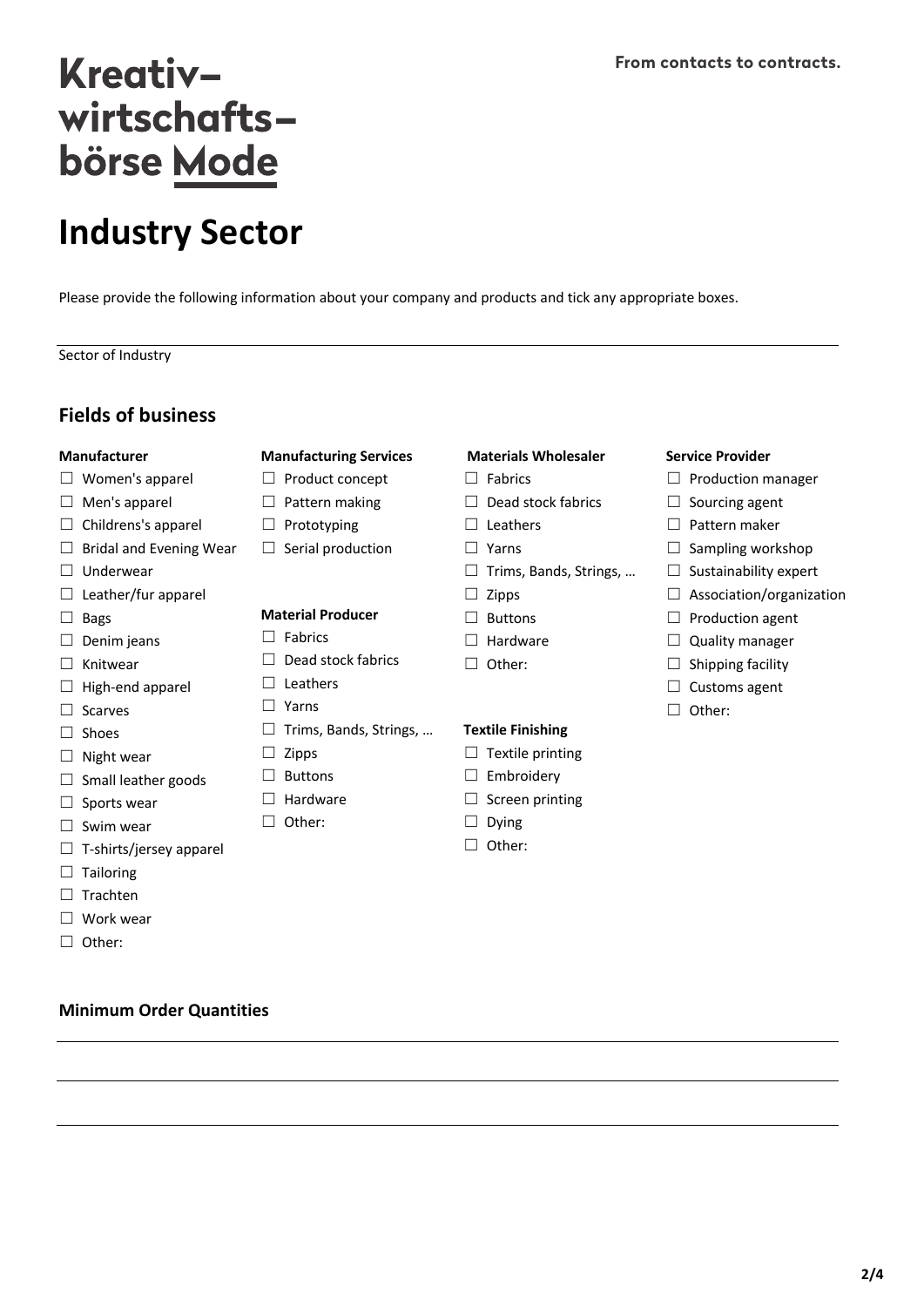**Sustainability Standards (Certificates, etc.)**

### **Special Expertise**

### **Presentation Stand**

All exhibitors are provided with a booth and basic furniture (presentation table approx. 80x120 cm and seating) free of charge.

I/we order the following booth space and agree with a space allocation of +/-15 % of the booth space or a minor change of location:

### **Space Requirement**

### **Additional Displays**

| $\Box$ 4 sqm (table 80x120cm + 2 chairs)    | description |        | length depth | height |
|---------------------------------------------|-------------|--------|--------------|--------|
| $\Box$ 6 sqm (2 tables 80x120cm + 4 chairs) |             |        |              |        |
| $\Box$ 8 sqm (2 tables 80x120cm + 4 chairs) | description |        | length depth | height |
|                                             | description | length | depth        | height |